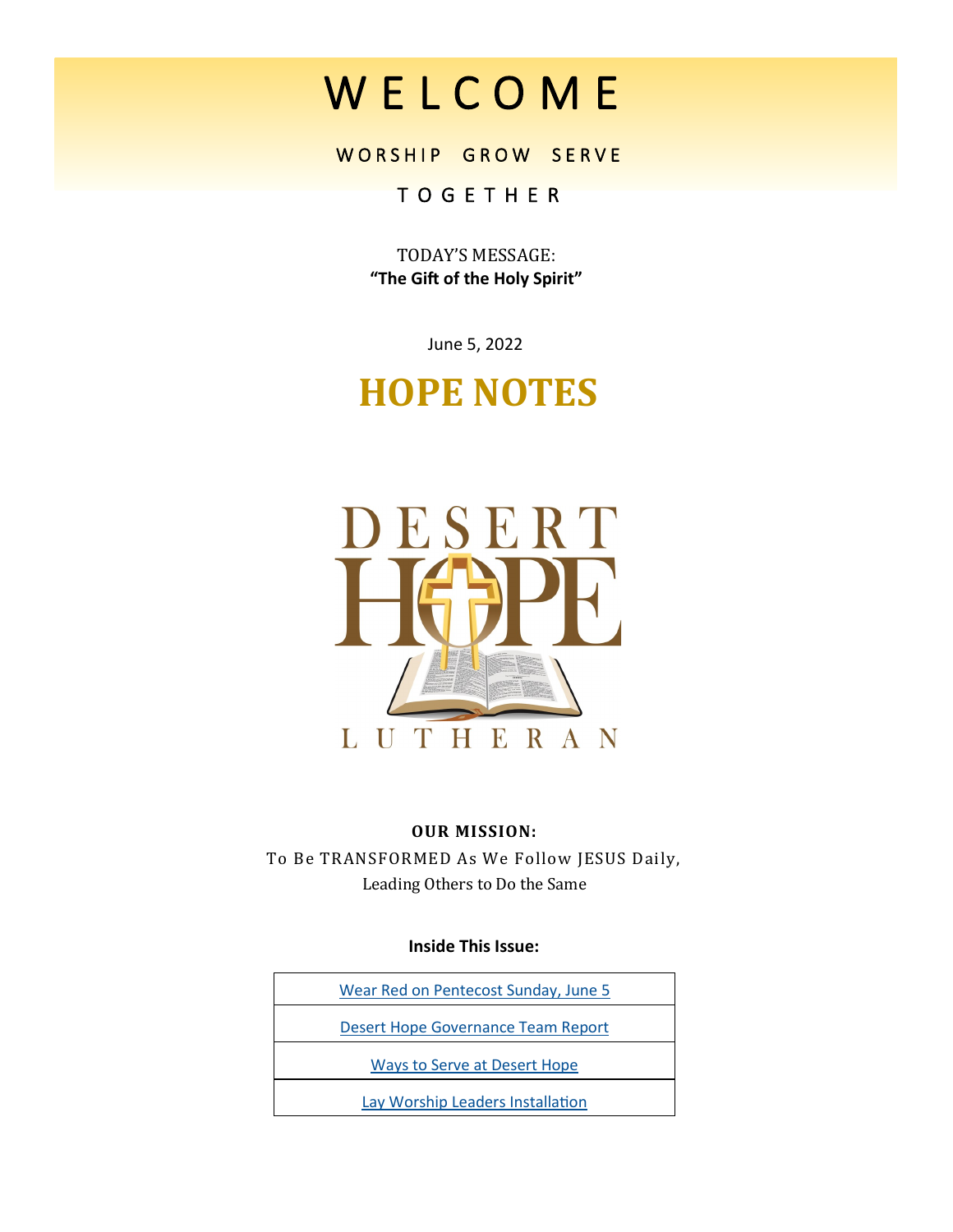

#### **Sunday, June 5, 9:30am Pentecost**

Prelude

| <b>Call To Worship</b>                                                   |                                                                                     | Dr. Greg Si |
|--------------------------------------------------------------------------|-------------------------------------------------------------------------------------|-------------|
| Song                                                                     | <b>Breathe On Us</b>                                                                |             |
| <b>Welcome and Announcements</b>                                         |                                                                                     | Pastor Day  |
| <b>Confession and Forgiveness</b>                                        |                                                                                     |             |
| Song                                                                     | <b>Holy Spirit, Truth Divine</b>                                                    |             |
| <b>Kids Talk</b><br>Sunday School, K-5th grade, after in Youth Room      |                                                                                     |             |
| Installation of Lay Worship Leaders                                      |                                                                                     |             |
| <b>Scripture Readings (NIV)</b>                                          | Psalm 104:25-34<br>John 15:26-27                                                    |             |
| <b>Pentecost Reading (NIV)</b>                                           | Acts 2:1-21                                                                         |             |
| Sermon                                                                   | "The Gift of the Holy Spirit"<br><b>Pastor Dave Drum</b>                            |             |
| <b>Special Music</b>                                                     | F.A.V.O.R.<br>Dr. Greg Silverman, Lisa Byl, Delna Falk                              |             |
| Song                                                                     | Forever                                                                             |             |
| <b>Prayers of the People</b><br>Church of the Week: Living Branch Church |                                                                                     |             |
| <b>Apostles' Creed</b>                                                   |                                                                                     |             |
| <b>Offertory Song</b>                                                    | <b>Worthy Of It All</b>                                                             |             |
| <b>Holy Communion</b>                                                    |                                                                                     |             |
| Song                                                                     | <b>Sweet Sweet Spirit</b>                                                           |             |
| <b>Communion Blessing</b>                                                |                                                                                     |             |
| Song                                                                     | <b>Build Your Kingdom Here</b>                                                      |             |
| <b>Benediction</b>                                                       |                                                                                     |             |
| Postlude                                                                 |                                                                                     |             |
|                                                                          | Reader: Judy Martin Communion Assistants: Linda Kress, Barb Kuehn & Shirley Dowling |             |

eg Silverman

r Dave Drum

2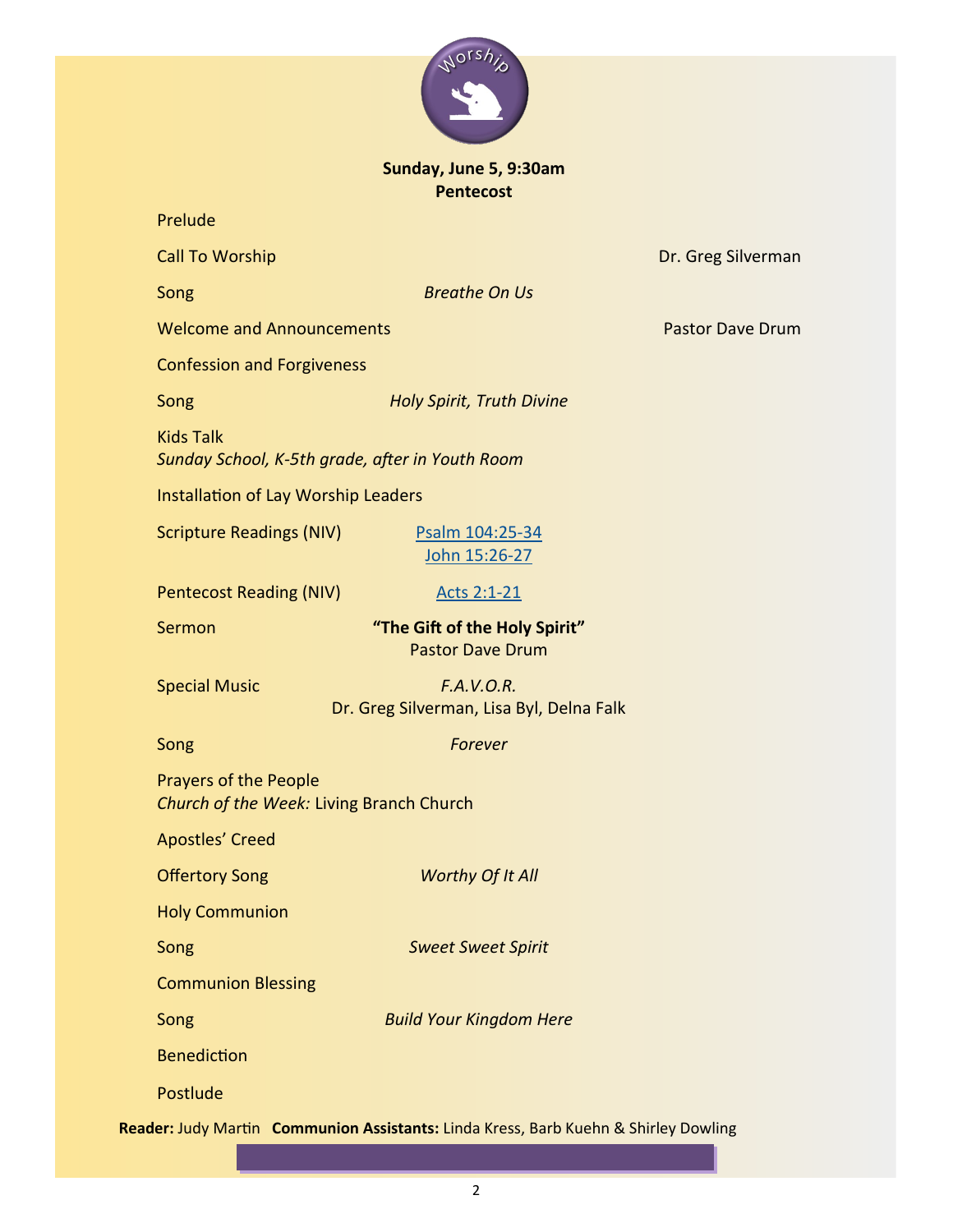

#### **WORSHIP AT DESERT HOPE**

<span id="page-2-0"></span>Worship in-person is on Sunday at 9:30am. *Masks are optional at Desert Hope.*

The service will be live streamed, [https://www.youtube.com/user/DesertHopeTucson.](https://www.youtube.com/user/DesertHopeTucson)

Communion will be at the altar. The ushers will direct you. You will be given a wafer and an individual cup of wine or white grape juice. *Pre-packaged communion kits are available for those who want to take Communion at their seat.*

Sunday School is at 9:30am. The Nursery is not staffed but is available to parents as a Cry Room.



#### **PENTECOST SUNDAY**

Sunday, June 5, is Pentecost Sunday.

Please wear red to honor the coming of the Holy Spirit.

#### **LAY WORSHIP LEADERS INSTALLATION**

During worship on Sunday, June 5, Jim Kress and Keith Kuehn will be installed as Desert Hope Lay Worship Leaders. Lay worship leaders are trained and equipped to lead the parts of the worship service that the pastor normally leads including confession, the prayers and Holy Communion. Lay worship leaders are called upon when no pastor is available or when the pastor serving is unfamiliar with our Lutheran worship service.

#### **WAYS TO SERVE AT DESERT HOPE**

- **Mission Center Hosts**: This involves being at the host desk in the church office from 9am to 12pm. Leader: Linda Kress, 520-721-7181 or *lakress@cox.net.*
- **Communion Assistants**: This involves serving communion wafers or wine during Sunday Worship. Leader: Barb Kuehn, 520-344-7825 or *barbkuehn@yahoo.com*.
- **Ushers:** This involves directing congregation during Sunday worship. Leader: Joy Karr, 520-722-9134 or *secretary@deserthope.org*.
- **Altar Prayers:** This involves **r**eceiving prayer requests on Sundays and praying at the altar. Leader: Judy Strong, 520–760-3075 or *judy3strong@msn.com*.
- **Altar Team:** This involves setting up the altar for communion and clean-up. Leader: Barb Kuehn, 520-344-7825 or *barbkuehn@yahoo.com*.

If you are able to help in one of these areas contact the leader or signup on [CCB.](https://deserthope.ccbchurch.com/goto/login) 

#### **DESERT HOPE GOVERNANCE TEAM REPORT**

The Desert Hope Governance Team Status Report was sent via email from CCB. A copy is also attached to the email with this Hope Notes. Printed copies of the report are available in the Narthex. If you have questions about this report, please contact a member of the team. Terry Bredehoft, DHLC Governance Team Leader

Members: Bob Black, Kris Hubbard, Dan Knauss, Keith Kuehn, Cathy Skow



3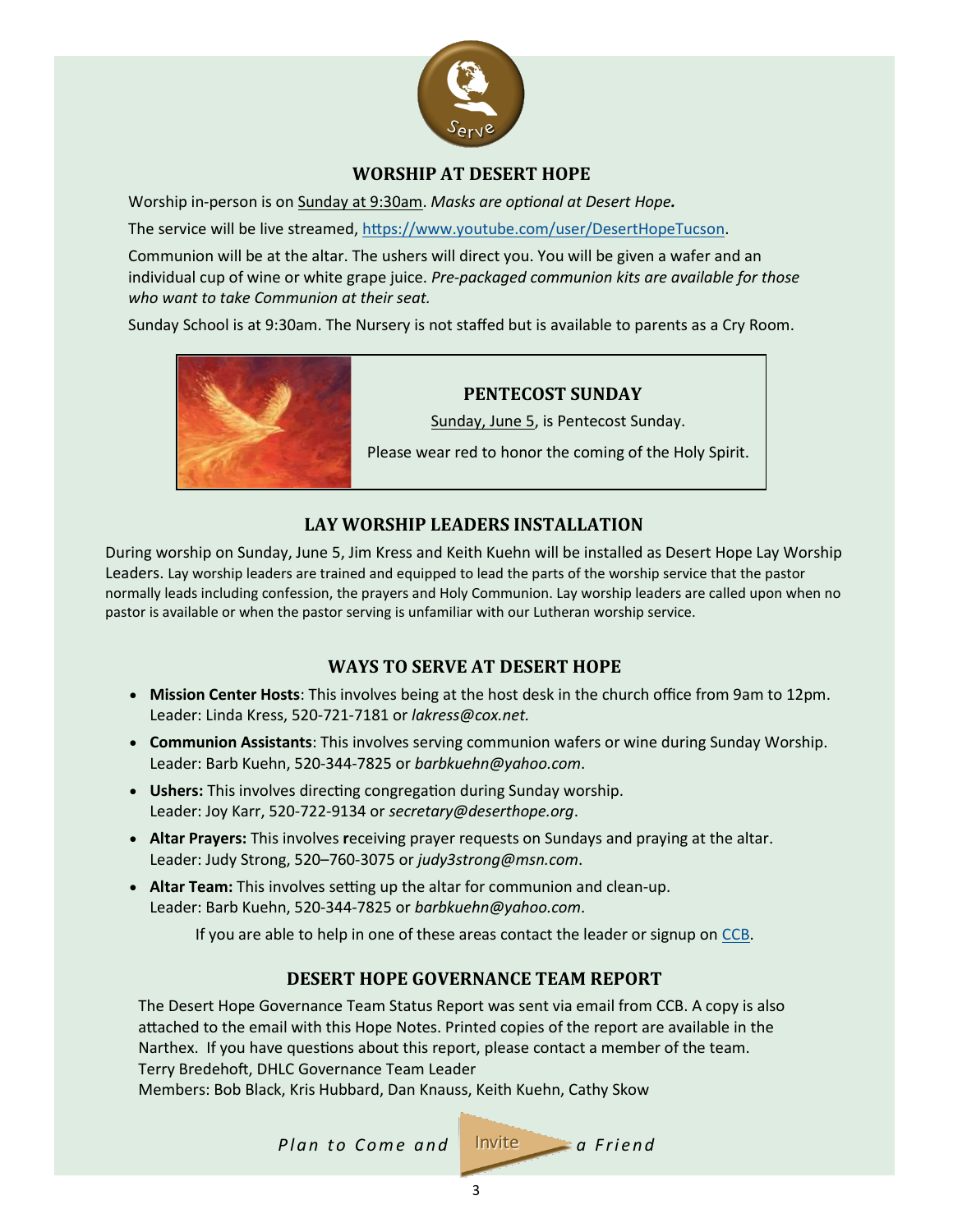#### **BIBLE READING PLAN**

Scripture In my Bible, I read... **Observation** This is what I noticed... Application How it looks in my life... *Prayer* My prayer regarding it...

#### **WEEKLY BIBLE READINGS Week of June 5**

| Sun, Jun 5  | Acts 2:1-21; Psalm 104:24-34, 35b;                |
|-------------|---------------------------------------------------|
|             | Romans 8:14-17; John 14:8-17                      |
| Mon, Jun 6  | Psalm 48; Joel 2:18-29; 1 Corinthians 2:1-11      |
| Tue, Jun 7  | Psalm 48; Ezekiel 11:14-25; 1 Corinthians 2:12-16 |
| Wed, Jun 8  | Psalm 48; Numbers 24:1-14; Luke 1:26-38           |
| Thu, Jun 9  | Psalm 8; Proverbs 3:13-18; Ephesians 1:17-19      |
| Fri, Jun 10 | Psalm 8; Proverbs 3:19-26; Ephesians 4:1-6        |
| Sat, Jun 11 | Psalm 8; Proverbs 4:1-9; Luke 2:41-52             |
|             |                                                   |

**Bookmarks for May – July are available in the Narthex.**

#### **SUMMER STUDY GROUPS**

The following groups will continue meeting during the summer. If you are interested in joining one of these groups, contact the person listed below for that group.

- **Women of the Word (WOW) Bible Study**, via Zoom, Tuesdays at 9am. Discussion on SOAPing. Contact: Brenda McDowell, 520-444-0535 or *bmcdowe@comcast.net.*
- **Thursday Women's Bible Study**, Hope Center and via Zoom, Thursdays at 12:30pm. *What Love Is, The Letters of 1, 2, 3 John* by Kelly Minter. Contact: Amy Martin, 520-591-9771.
- **Friday Morning Women's Bible Study**, Hope Center, Fridays at 9:30am. *God Came Near*  by Max Lucado. Contact: Wanda Johnson, 520-546-7934.

#### **DAILY PRAYER MOMENT**

You are invited to take a few extra moments to pray at lunch time. Remember you are praying to one who can and will make a difference in our situations.

We are not telling God what to do, but we are humbly inviting Him to work in our lives and draw us closer to Him. We are praying that He will give our church leadership vision, direction and courage to move our church forward on the trajectory of ministry He has started.

#### **DESERT HOPE WEBPAGE**

On Desert Hope's webpage, *<deserthope.org>*, you can:

- *view a sermon*
- *read Hope Notes*
- *read issues of Desert Scrolls*
- *give online*
- *see daily SOAP Bible readings*
- *leave a prayer request*
- *and much more*

#### **NEIGHBORHOOD FOOD PANTRY**

Canned or boxed foods, personal items and diapers are needed. Plastic bags and toiletry items like the ones that you get in hotels are appreciated.

Look for the open trunk in the parking lot on Sunday at Desert Hope for your donations. Donations can also be left at the north end of the Narthex. Contact: Beverly Hall, 949-285-5173 or *bevhallaz@gmail.com.*

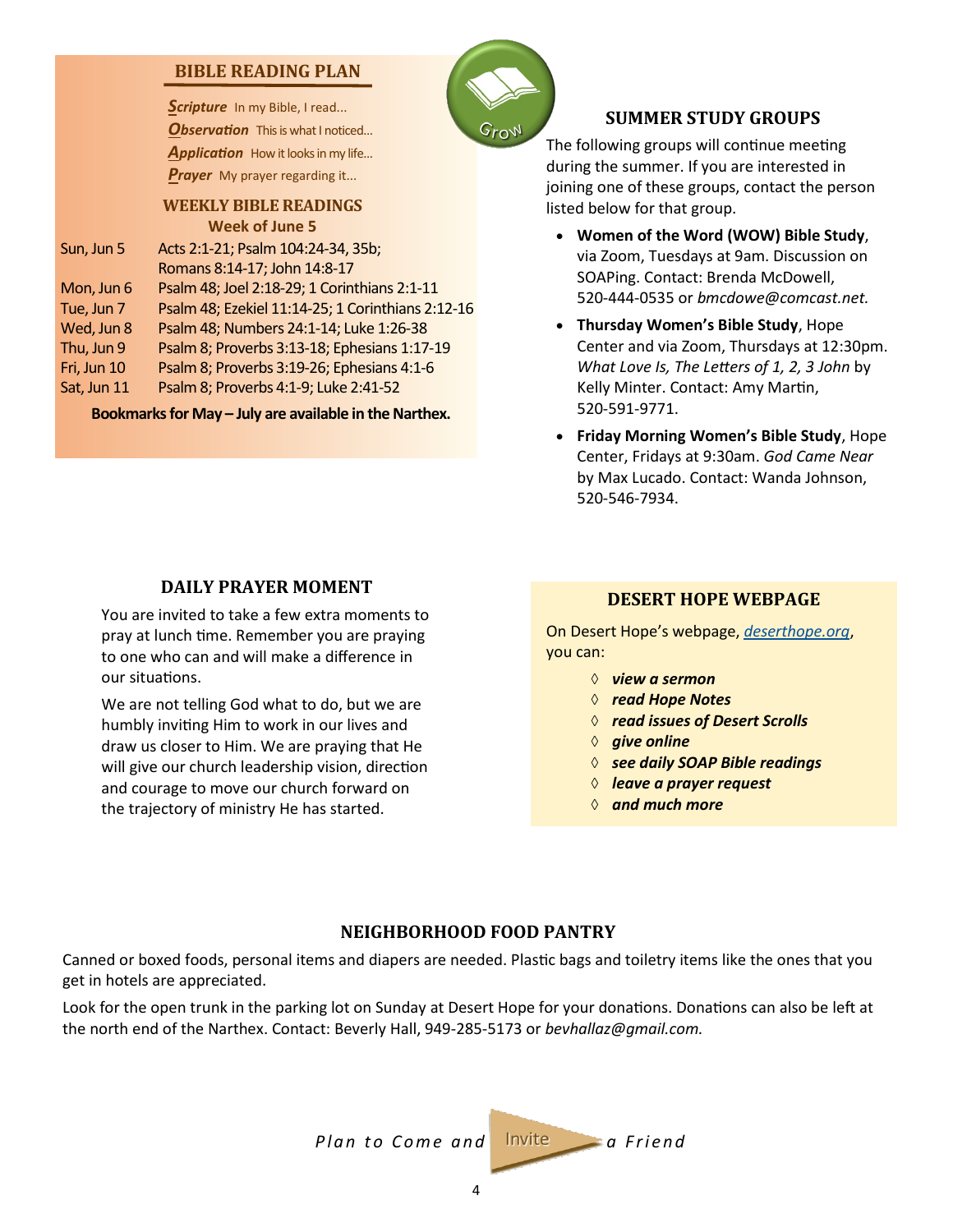#### **HOLY COMMUNION:**

We share communion every Sunday to provide an opportunity to receive Christ anew in this Holy Sacrament. All who trust in Jesus for eternal life are welcome to participate.

If you are worshipping in-person the ushers will direct you. You will be given a wafer and an individual cup of wine or white grape juice. Pre-packaged communion kits are available for those who want to take Communion at their seat.

If you are worshipping at home, gather wine or grape juice and bread and take communion during the same time.

#### **PRAYER REQUESTS:**

#### **Daily Prayer**

• Please pray with us at lunch time each day for spiritual renewal churchwide and wisdom for our leadership. **Health and Healing**

• Shirley Marker who is recovering from a stroke and has heart issues.

#### **Praise and Thanksgiving**

• For Lay Worship Leaders, Jim Kress and Keith Kuehn.

#### **Comfort and Peace**

• For the family and friends of Peggy Drum, mother of Pastor Dave Drum, who passed away.

#### **Protection, Wisdom and Guidance**

- For the leaders of our country and all world leaders.
- For the people of Ukraine.
- For military and their families who are on alert or have been deployed.

#### **Direction and Blessing**

- For the Desert Hope Leadership Council: Margo Caylor, Pastor Dave Drum, Paula Erdos, Delna Falk, Kris Hubbard, Joanna Jongsma, Dan Knauss, Jim Kress, Keith Kuehn, Judy Martin, LeeAnn Sample, Patti Thibaut, Scott Wooster.
- For the Desert Hope Governance Team: Terry Bredehoft, Bob Black, Kris Hubbard, Dan Knauss, Keith Kuehn, Cathy Skow.

#### **Long Term & Military Prayer Lists are available at the Prayer Table or by request. The Prayer Team prays for all on these lists each week.**

Prayer requests can be submitted at *[www.deserthope.org](http://www.deserthope.org)* or by calling the church office, 520-722-9134. Please make sure you have permission for prayers printed in the bulletin.

#### **The Transition Prayer**

Thank you for the blessings you have showered upon Desert Hope; You accomplish through us far more than we can imagine. During this time of pastoral transition, help us put our complete trust in You. Inspire the pastor you choose to serve with us; may Your call be received with an open joyful heart. Equip each of us for Desert Hope's next chapter; open our hearts and minds to humbly accept Your will. Continue transforming us as we follow Jesus daily, inviting families of this and future generations to join us. We pray this in Jesus' name. Amen.

**Scriptures for Next Sunday (NIV):** [Joshua 24:15; Colossians 3:12](https://www.biblegateway.com/passage/?search=Joshua+24%3A15%3B+Colossians+3%3A12-17%3B+John+15%3A12-17&version=NIV)-17; John 15:12-17